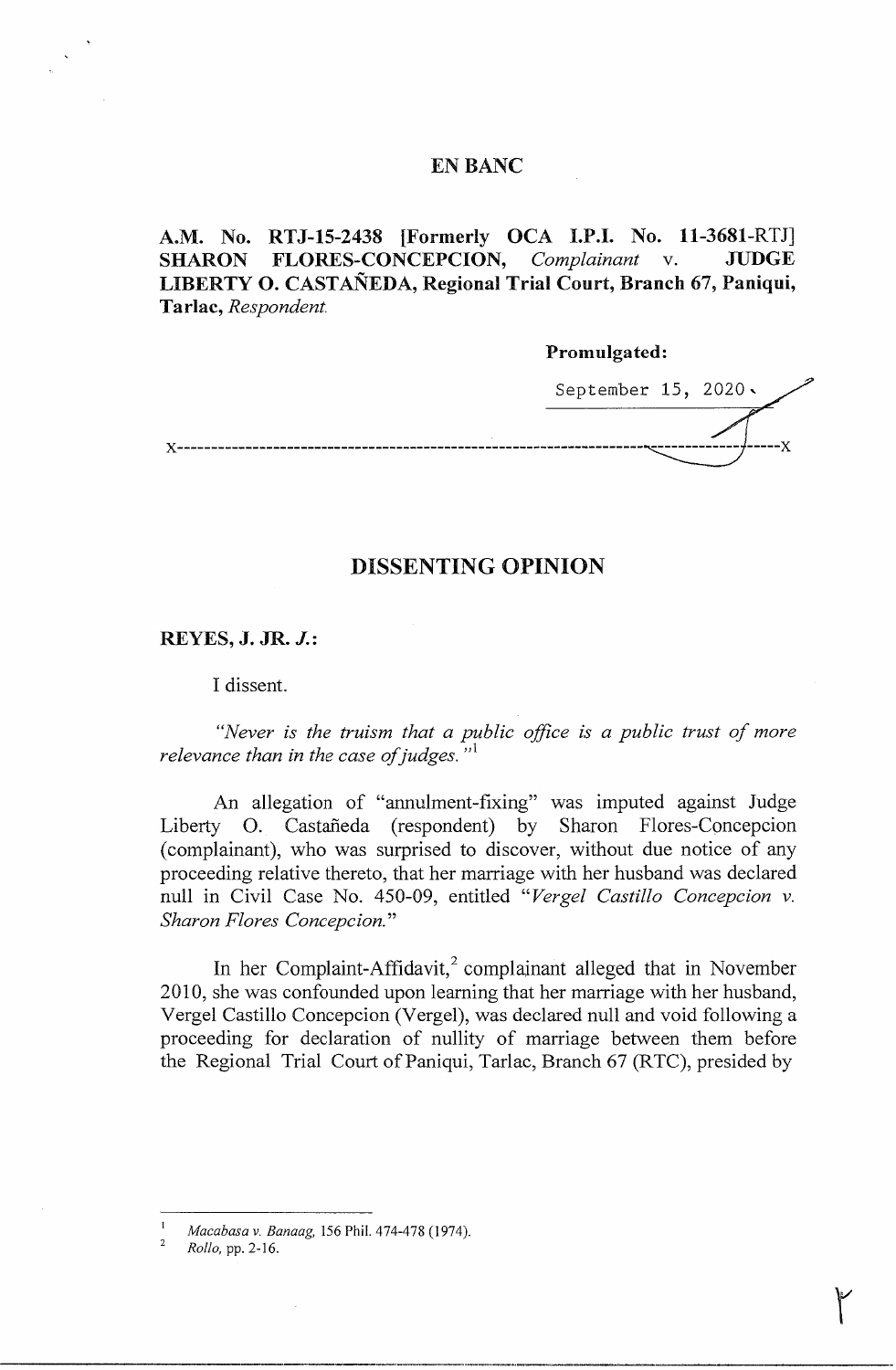herein respondent. Complainant insisted that she had no knowledge of such proceeding nor the filing of said action in any court.<sup>3</sup> Said decision attained finality as evidenced by a Certification<sup>4</sup> dated September 30, 2010.

In delving into the incidents which led to the nullification of her marriage with her husband, complainant highlighted the following irregularities:

- (a) The petition was filed in Paniqui, Tarlac, but neither she nor her husband resides therein;
- (b) The complainant was neither furnished a copy of the petition for declaration of nullity of marriage nor notified of the proceedings relating to said petition;
- ( c) Summons was served upon the complainant by publication despite failure to show that attempts were made to serve the same by personal or substituted service;
- ( d) The Office of the Solicitor General (OSG) was likewise neither furnished a copy of the petition nor notified of the proceedings. There was likewise no proof that the provincial prosecutor was deputized to represent the State in the annulment proceeding;
- ( e) No report submitted as to the non-existence of collusion between the parties;
- ( f) There was no proof that hearings were indeed conducted as the only proof available to the court is the entry of appearances of Vergel's counsel every hearing date;
- (g) The short amount of time that the case was decided upon; and
- (h) As shown by the records of the case, the markings done during the pre-trial and offered by the counsel for plaintiff is different from what were actually marked in the records.<sup>5</sup>

t

 $\overline{3}$ Id. at 3.

 $\overline{4}$ Id. at 121.

 $\mathfrak{s}$ Id. at 3-14.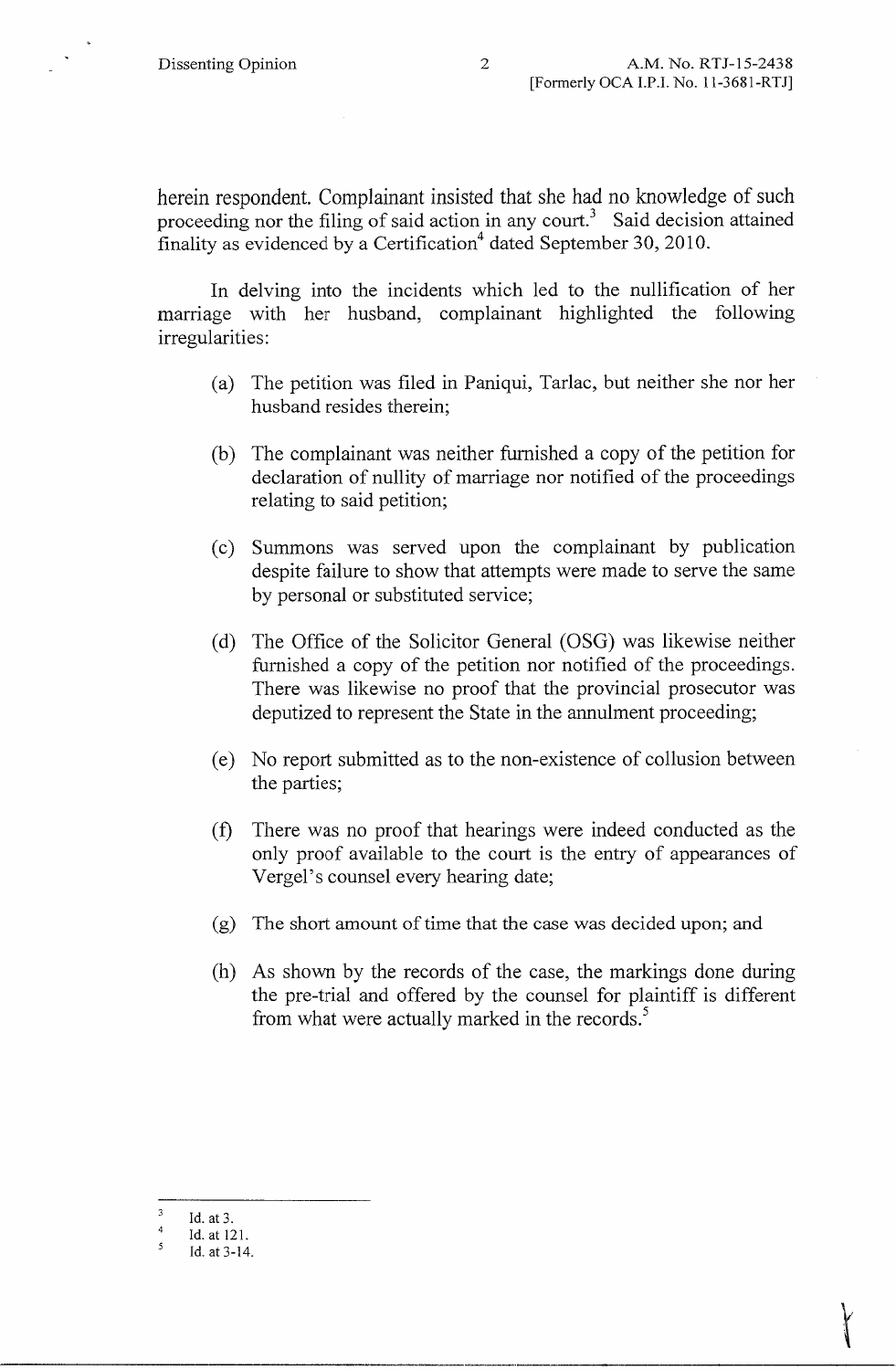Respondent was required by the Office of the Court Administrator (OCA) to file her comment in the  $1<sup>st</sup>$  Indorsement<sup>6</sup> dated June 29, 2011. However, respondent failed to comply with said directive. Thus, a  $1<sup>st</sup>$ Tracer, $\frac{7}{1}$  reiterating its earlier directive, was sent by the OCA to respondent. Still, respondent ignored the order.

Meanwhile, in 2012, respondent was dismissed from service with forfeiture of her retirement benefits except accrued leave benefits and disqualified from holding any public office after she was found guilty of dishonesty, gross ignorance of the law and procedure, gross misconduct, and incompetency in *Office of the Court Administrator v. Judge Liberty*  0. *Castaneda.* 8 Thus, in a Report 9 dated February 20, 2014, the OCA dismissed the instant complaint for having been rendered moot and academic.

However, this Court, in a Resolution<sup>10</sup> dated June 25, 2014, resolved to return the administrative matter to the OCA for re-evaluation of the case on the merits.

Following said order of this Court, the OCA issued its Memorandum<sup>11</sup> dated July 7, 2015, which found that respondent, as a member of the bench, willfully disregarded the laws intended to preserve marriage as an inviolable social institution as it was clear from the records that: (a) complainant and the OSG were not furnished copies of the petition; (b) only the psychologist's report was presented but the psychologist who prepared the same did not testify before the court; and (c) the case was decided with undue haste. Also, the OCA noted respondent's indifference when she was required to comment on the complaint but failed to do so. With this, the OCA recommended respondent's qismissal from service. Noting the previous ruling of this Court in the 2012 *Judge Castaneda* case, the OCA nonetheless recommended said penalty as the complaint was filed long before the rendition of said decision.

Furthennore, the OCA observed that the infractions committed by respondent constitute violations of the provisions of the Code of Professional Responsibility (CPR). Thus, the imposition of the penalty of disbarment was deemed proper.

 $\frac{1}{\sqrt{1-\frac{1}{2}}}$ 

 $6$  Id. at 151.

 $^7$  Id. at 152.

 $8696$  Phil. 202, 229 (2012).

 $^{9}$  Id. at 153-155.

 $^{10}$  Id. at 156.

 $11$  Id. at 158-166.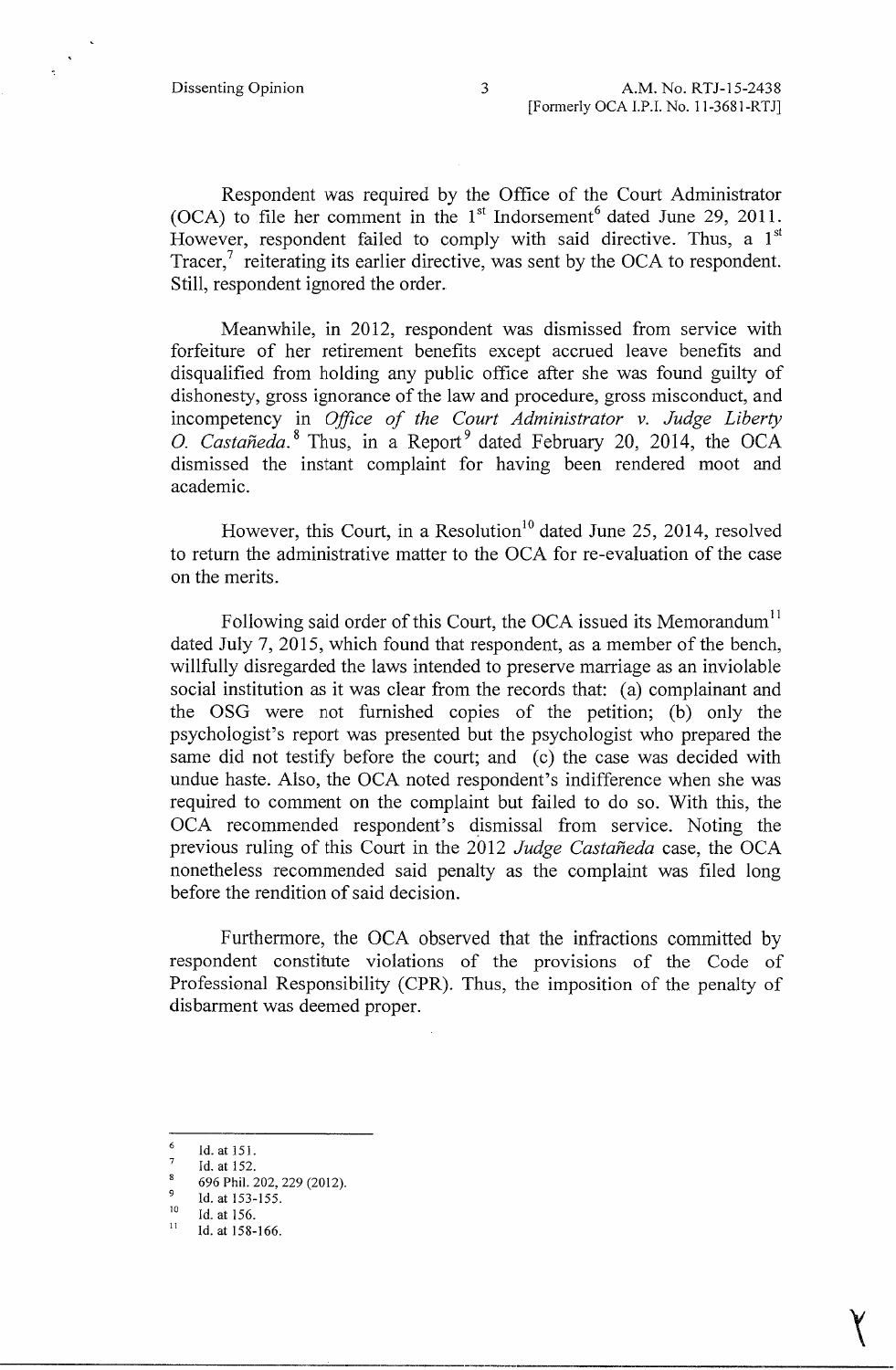The OCA recommended the following:

RECOMMENDATION: It is respectfully recommended for the consideration of the Honorable Court that:

- 1. the instant administrative complaint be **RE-DOCKETED** as a regular administrative matter against Judge Liberty 0. Castaneda, former Presiding Judge, Branch 67, RTC, Paniqui, Tarlac;
- 2. respondent Judge Castaneda be found **GUILTY** of gross ignorance of the law for which she would have been **DISMISSED FROM THE SERVICE** with forfeiture of her retirement benefits, except leave credits, if any, and disqualified from reinstatement or appointment to any public office, branch or instrumentality of the government, including government-owned or controlled corporations had she not been previously dismissed from the service in a Decision dated 9 October 2012 in A.M. No. RTJ-12-2316; and
- 3. respondent Judge Castaneda be likewise **DISBARRED** for violations of Canons 1 and 11 and Rules 1.01 and 10.01 of the Code of Professional Responsibility and her name be **ORDERED STRICKEN** from the Roll of Attorneys.

During the pendency of the case, the demise of respondent was reported to the Court. Thus, in a Resolution dated September 24, 2019, the Court directed the OCA to verify such fact. In compliance thereto, the OCA submitted respondent's Certificate of Death, stating that respondent expired on April 10, 2018 by reason of acute respiratory failure.

In the main, the issue is whether or not respondent should be held administratively liable for gross ignorance of the law for rendering a fraudulent decision in Civil Case No. 450-09, entitled *"Verge! Castillo Concepcion v. Sharon Flores Concepcion."* 

Well settled is the rule that jurisdiction over the subject matter of the case is not lost by mere fact that the respondent public official ceases to hold office during the pendency of the case. In other words, jurisdiction, once acquired, continues to exist until final resolution of the case.<sup>12</sup> However, this rule is not iron-clad as certain exceptions are recognized by the Court in *Gonzales:* 

The above rule is not without exceptions, as we explained in the case of *Limliman v. Judge Ulat-Marrero,* where we said that death of the respondent necessitates the dismissal of the administrative case upon a consideration of any of the following factors: *first,* the observance of respondent's right to due process; *second,* the presence of exceptional

r

<sup>12</sup>*Report on the Financial Audit Conducted in the Municipal Trial Court in Cities, Tagum City, Davao def Norte,* 720 Phil. 23 (2013), citing *Gonzales v. Escalona,* A.M. No. P-03-1715, September 19, 2008, 566 SCRA 1.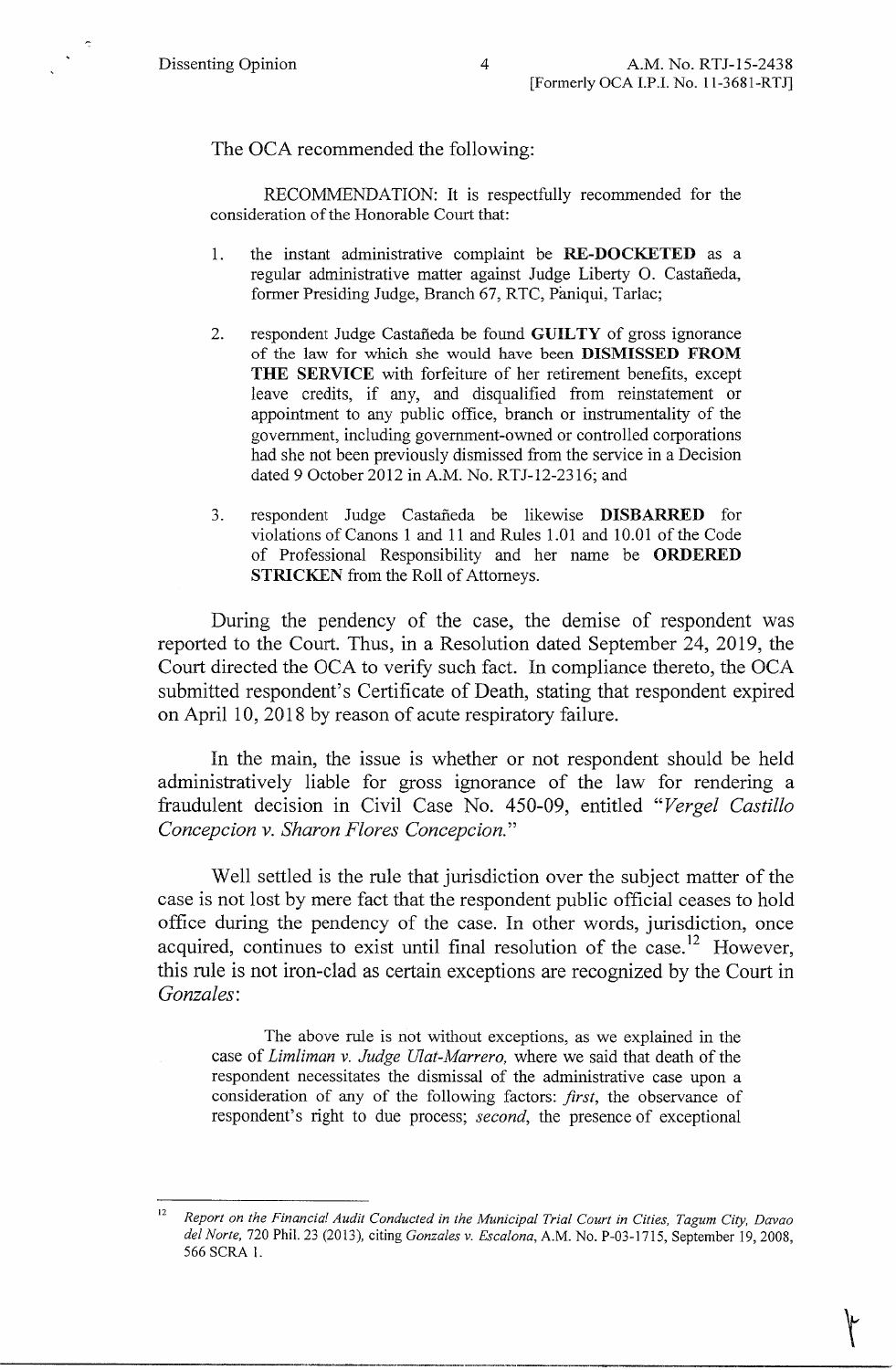.,

circumstances in the case on the grounds of equitable and humanitarian reasons; and *third*, it may also depend on the kind of penalty imposed.<sup>13</sup>

As none of the exceptions finds application in this case, the general rule applies.

It is clear from the records that respondent was afforded every opportunity to refute the allegations against her. To recall, the administrative complaint was filed in 2010 and respondent was asked to file a comment *twice* in 2011. Ignoring the directives of the Court, respondent did not file any comment. In 2014, the OCA concluded its investigation and submitted its recommendation. From 2010 until 2014, respondent still failed to respond. Indeed, respondent was aware of the conduct of proceedings against her but she remained silent. Then on April 10, 2018, four years after the OCA concluded its investigation, respondent passed away.

In administrative proceedings, the essence of due process is simply the opportunity to explain one's side or to be heard, either through oral arguments or pleadings.<sup>14</sup> Thus, the filing of charges and giving reasonable opportunity for the person so charged to answer the accusations against him or her constitute the *minimum requirements* of due process. <sup>15</sup>

In *Limliman v. Judge Ulat-Marrero*,<sup>16</sup> the Court recognized that the death of the respondent during the pendency of the administrative case warrants the dismissal of the case on the ground of violation of due process only if the respondent died while the investigation was not yet completed:

Concluding, the Court dismissed the complaint against Judge Rendon, holding that to "allow the investigation to proceed against [the judge] who could no longer be in any position to defend himself would be a denial of his right to be heard, our most basic understanding of due process." The outcome in *Rendon* might have, of course, been different had the investigation therein been completed prior to the demise of the respondent.

Notably, the Court cited *Baikong Akang Camsa v. Judge Rendon*<sup>19</sup> to support its disposition that death of the respondent *before* the completion of any investigation merits the dismissal of the case. To support its declaration, the Court cited *Hermosa v. Paraiso*<sup>20</sup> and *Apiag v. Judge Cantero*,<sup>21</sup> wherein the Court deemed it proper to resolve the administrative case against the respondents notwithstanding their death as the respective investigation

 $\mathbb{A}$ 

 $^{13}$  Id.

<sup>14</sup>*See lumiqued v. Exevea,* 346 Phil. 807-830 (1997).

<sup>15</sup>*Vivo v. Philippine Amusement and Gaming Corp.,* 721 Phil. 34-44 (2013), citing *Ledesma v. Court of Appeals,* G.R. No. 166780, December 27, 2007.

 $^{16}$  443 Phil. 732 (2003).

 $17$  1d. at 736.

is Id.

<sup>&</sup>lt;sup>19</sup> A.M. No. MTJ-02-1395, February 19, 2002; id. at 734.

<sup>&</sup>lt;sup>20</sup> 159 Phil. 417 (1975); id. at 734.<br><sup>21</sup> 235 Phil. 511 (1997): id.

<sup>21</sup>335 Phil. 511 (1997); id.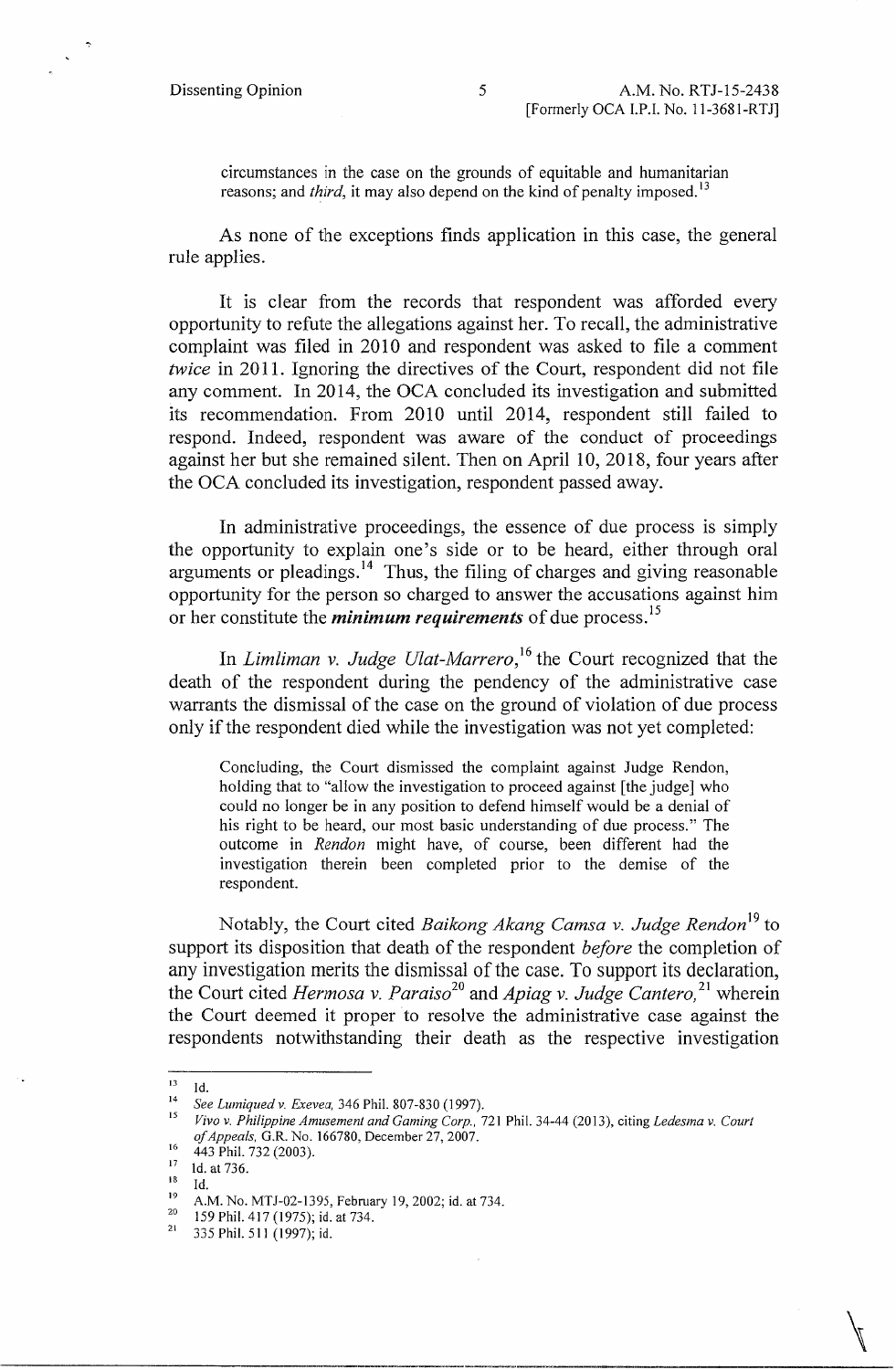against them were concluded before their demise. Likewise, the Court cited *Manozca v. Judge Domagas,* 22 which ruled on the administrative liability of the respondent as he was given the opportunity to rebut the claims against him.

Based on the facts of this case, respondent was afforded due process. It was because of her own volition that the Court received no comment on the complaint against her. From the time of the filing of the complaint until the conclusion of the investigation conducted by the OCA, respondent was in the position to defend herself and refute the charge against her, but remained silent. Despite the window of opportunities, respondent obviously opted to evade the case against her. Emphatically, the constitutional requirement of due process in administrative cases is thus satisfied.

Moreover, there was likewise no manifestation whatsoever that respondent was in poor health or under difficult circumstances, necessitating the operation of the second factor, that is, humanitarian and equitable consideration. Lastly, if the imposable penalty is to be considered to determine if the instant cases against her should still continue, a fine may still be imposed or even a forfeiture of their retirement benefits if deemed proper.<sup>23</sup>

# At this juncture, I **respectfully submit that the doctrine enunciated in** *Gonzales v. Escalona, i.e.,* **death of respondent does not automatically preclude a finding of administrative liability save for certain exceptions, is more in line with our laws and our Constitution.**

In *Gonzales,* the Court was undeterred in imposing administrative liability despite death of the respondent by reason of law and public interest. In ruling so, the Court made a delineation between **criminal cases and administrative cases.** That while the death of the accused in a criminal case extinguishes criminal liability, the same is not so in administrative cases. To echo the Court's rationale:

[A] public office is a public trust that needs to be protected and safeguarded at all cost and even beyond the death of the public officer who has tarnished its integrity. Accordingly, we rule that the administrative proceedings is, by its very nature, not strictly personal so that the proceedings can proceed beyond the employee's death. $<sup>2</sup>$ </sup>

On this note, the Court acknowledged that administrative cases are imbued with public interest.<sup>25</sup>

 $\left( \begin{array}{c} 1 \ 1 \end{array} \right)$ 

 $^{25}$  Id.

 $^{22}$  318 Phil. 744 (1995); id.

<sup>23</sup>*See Re: Report on the Judicial Audit in RTC-Branch 15, Ozamiz City (Judge Pedro* L. *Suan; Judge Resurrection T. JntingofBranch 16, Tangub City),* 481 Phil. 710, (2004).

<sup>24</sup>*Gonzales v. Escalona,* 587 Phil. 448, 465 (2008).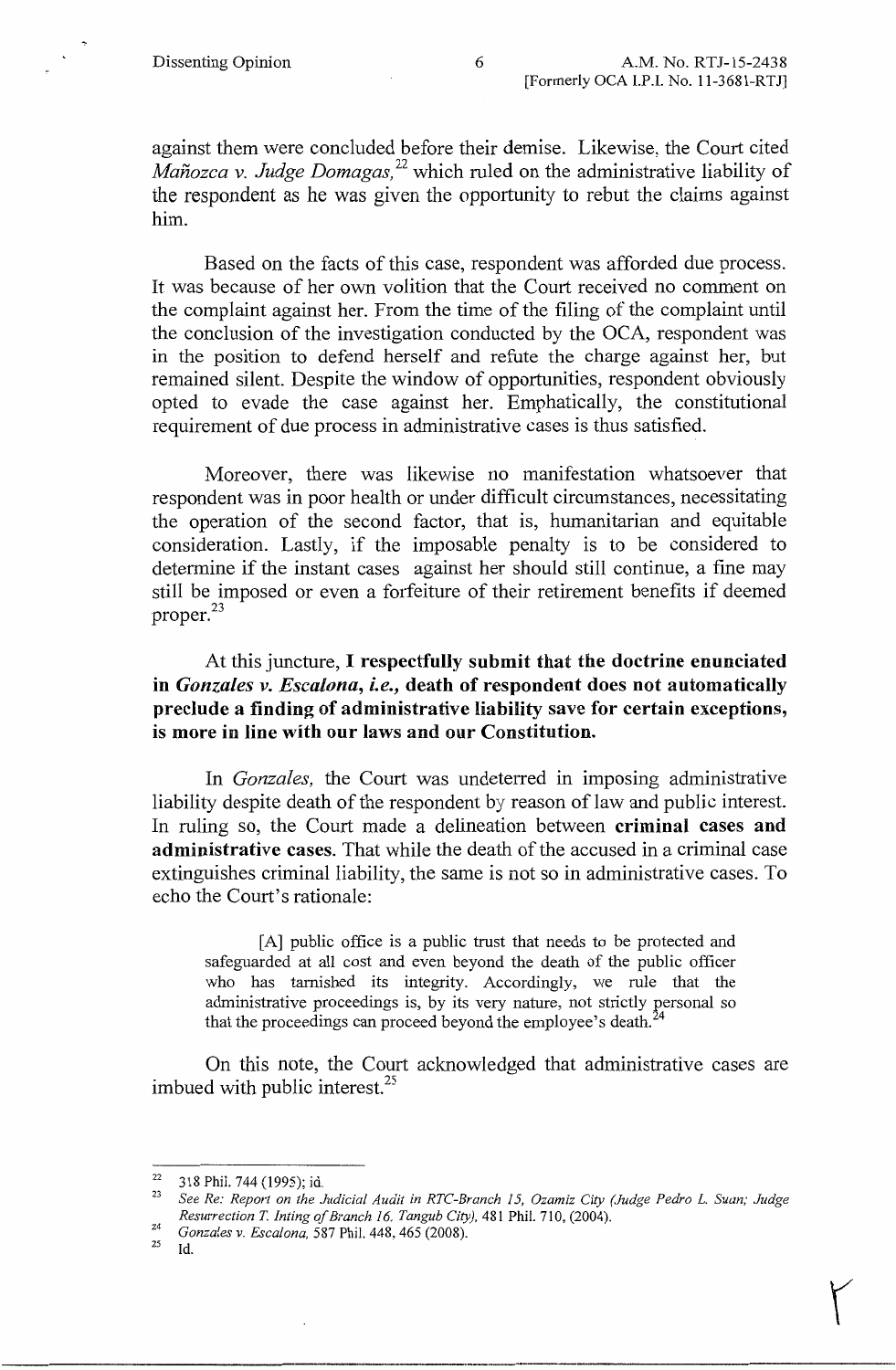In fact, the Court was emphatic in *In re: Rogelio M Salazar, Jr.* <sup>26</sup> when we elucidated that "[t]he paramount interest sought to be protected in an administrative case is the preservation of the Constitutional mandate that a public office is a public trust."

Being recipients of this trust, public officers must at all times be accountable to the people. This is rightfully so because the people, as true holders of sovereignty, merely delegated the same to the government. Ultimately, sovereignty lies with the people: "[s]overeignty itself remains with the people, by whom and for whom all government exists and acts." **Thus, in surrendering their sovereign powers to the government for the promotion of the common good, the members of the body politic strongly expect the government to perform its duty to protect them, promote their welfare and advance national interest.<sup>27</sup> In the US case of** *Yick Wo v. Hopkins*<sup>28</sup>, the United States Supreme Court explained:

Sovereignty itself is, of course, not subject to law, for it is the author and source of law; but in our system, while sovereign powers are delegated to the agencies of the government, sovereignty itself remains with the people, by whom and for whom all government exists and acts. And the law is the definition and limitation of power.<sup>29</sup>

**Thus, the correlative obligation on the part of public officials to faithfully comply with laws to serve the people with utmost fidelity is mandatory.** For this purpose, no less than the fundamental law of the land necessitates the highest degree of public accountability:

Section 1. Public office is a public trust. Public officers and employees must at all times be accountable to the people, serve them with utmost responsibility, integrity, loyalty, and efficiency, act with patriotism and justice, and lead modest lives.<sup>30</sup>

Unlike in criminal law in which the basis of categorizing an act as a "crime" or an "offense" is its being inherently immoral or its being regulated by State for the promotion of common good, in administrative law, an act which is violative of such sacrosanct duty of public officials offends the people's delegated sovereignty. It is a violation of their oath of duty.

Moreover, in criminal cases, the death of the accused before the rendition of final judgment extinguishes criminal liability precisely because the juridical condition of a penalty is that it is personal.<sup>31</sup> The penalties imposable upon persons convicted of crimes affect one's right to life and liberty, consisting of deprivation or restriction of their freedom or deprivation of rights or even death. Thus, the gravity and severance of such

<sup>&</sup>lt;sup>26</sup> A.M. Nos. 15-05-136-RTC & P-16-3450, December 4, 2018.

<sup>27</sup>*See Marcos v. Manglapus,* 258 Phil. 479 (1989).

 $\frac{28}{29}$  118 U.S. 356 (1886).

 $^{29}$  Id.

 $30$  Section 1, Article IX, 1987 CONSTITUTION.

JUDGE LUIS B. REYES, THE REVISED PENAL CODE, Book One, 18<sup>th</sup> Ed. 2012, p. 861.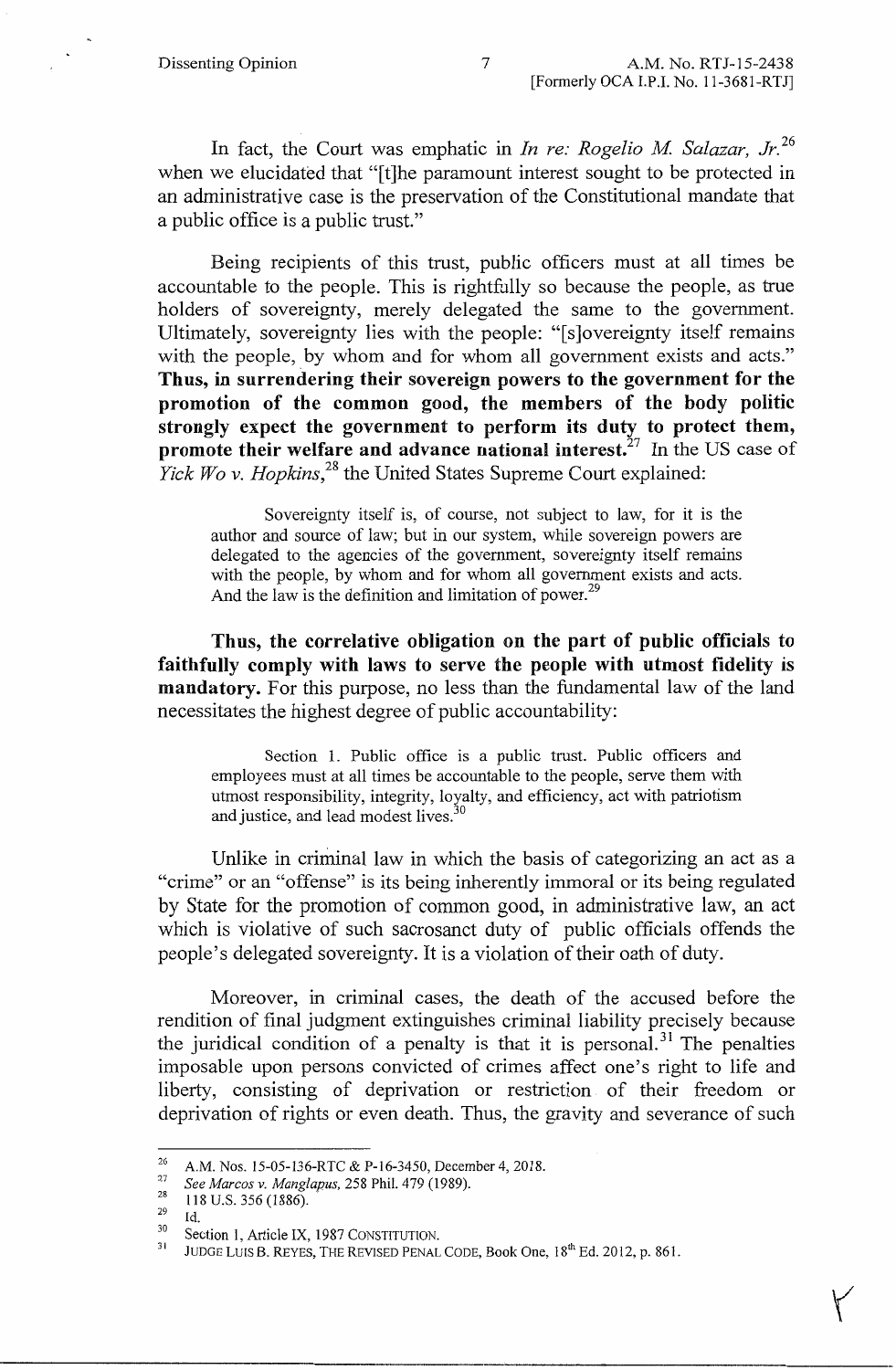penalties, thus, exacts the highest degree of proof, that is, proof beyond reasonable doubt, for the conviction of the accused. Such high legal standard required in criminal cases must be understood in relation to the constitutional presumption of innocence afforded to the accused. In the landmark case of *Commonwealth v. Webster*,<sup>32</sup> the Massachusetts Supreme Court, speaking through Justice Lemuel **Slaw** explained in this wise:

Then, what is reasonable doubt? It is a term often used, probably pretty well understood, but not easily defined. It is not mere possible doubt. It is that state of the case which, after the entire comparison and consideration of all the evidence, leaves the minds of jurors in that condition that they cannot say they feel an abiding conviction, to a moral certainty, of the truth of the charge. The burden of proof is upon the prosecutor. All the presumptions of law independent of evidence are in favor of innocence and every person is presumed to be innocent until he is proved guilty. If upon such proof there is reasonable doubt remaining, the accused is entitled to the benefit of it by an acquittal. For it is not sufficient to establish a probability, though a strong one arising from the doctrine of chances, that the fact charged is more likely to be true than the contrary; but the evidence must establish the truth of the fact to a reasonable and moral certainty - a certainty that convinces and directs the understanding, and satisfies the reason and judgment, of those who are bound to act conscientiously upon it. This we take to be proof beyond reasonable doubt; because if the law, which mostly depends upon considerations of a moral nature, should go further than this and require absolute certainty, it would exclude circumstantial evidence altogether.<sup>33</sup>

Alternatively put, the highest degree of proof is required because the constitutional presumption of innocence is tilted in favor of the accused, which must be overcome by the prosecution before the court renders a verdict of conviction.

In administrative cases, there exists no such presumption in favor of the respondent. That being so, only substantial proof is required. In consonance with the constitutional adage that public office is a public trust, any defiance therefor, which could be proven by such relevant evidence as a reasonable mind may accept as adequate to support a conclusion, exacts a penalty. <sup>34</sup>

## **To underline, administrative** cases **are entirely different from criminal cases. To treat them in parallel insofar as it concerns the extinguishment of liability by reason of death has no legal basis.**

In view of the propriety of discussing the merits of the administrative case, it is my submission that the respondent committed gross ignorance of the law.

<sup>33</sup> Id.

 $\mathcal{V}$ 

 $\frac{32}{33}$  5 Cush. (Mass) 295, 52 Am. Dec. 711 (1850).

<sup>&</sup>lt;sup>34</sup> National Labor Relations Board v. Thompson Products, Inc., 97 F. (2d), 13, 15 (C.C.A. 6<sup>th</sup>, 1938).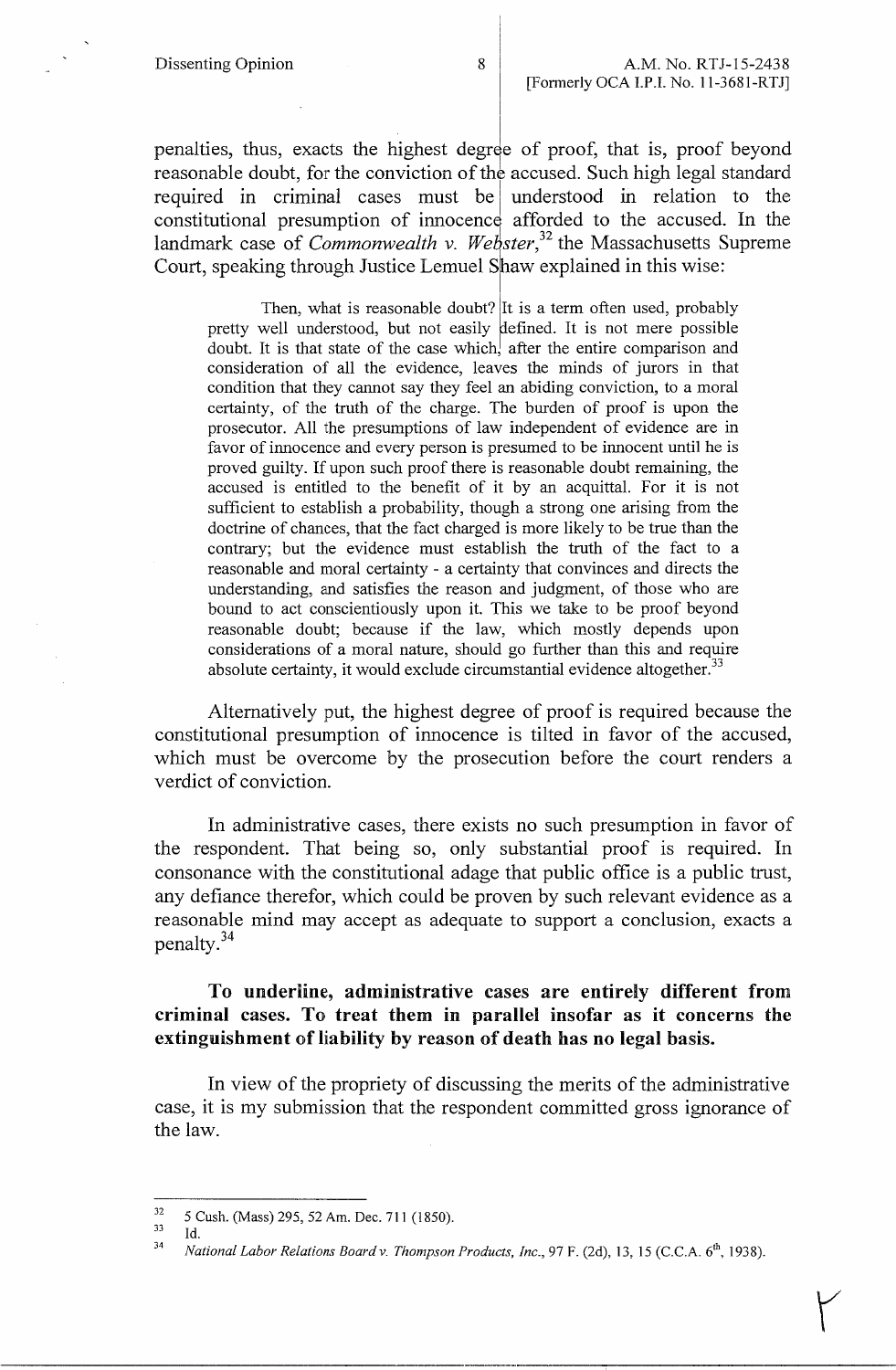Essentially, there are two conspicuous irregularities which surrounded Civil Case No.  $450-09$  — improper service of summons and improper venue.

Service of summons by publication in a newspaper of general circulation is allowed when the defendant or respondent is designated as an unknown owner or if his or her whereabouts are unknown and cannot be ascertained by diligent inquiry.<sup>35</sup> "It may only be effected after unsuccessful attempts to serve the summons personally, and after diligent inquiry as to the defendant's or respondent's whereabouts."<sup>36</sup> "The diligence requirement means that there must be prior resort to personal service under Section 7 and substituted service under Section 8, and proof that these modes were ineffective before summons by publication may be allowed."<sup>37</sup>

Here, there was neither any showing that attempts were actually made to serve the summons personally. Nor was there any proof that the whereabouts of complainant was ascertained with diligence. The records also are barren of any proof that personal service or substituted service was ineffective, necessitating the resort to summons by publication. To this Court, it is clear that there was a deliberate effort to keep the complainant in the dark as to the petition filed affecting her personal status. As there was improper service of summons, the RTC failed to acquire jurisdiction over the person of complainant as defendant in the case.<sup>38</sup>

As to the second irregularity, the Court adopts the factual findings of the OCA in that it found that complainant demonstrated with clear and convincing evidence to prove that neither she nor her husband resides or has been residing in Paniqui, Tarlac.<sup>39</sup>

It must be noted that venue in cases for declaration of nullity and annulment of marriage is provided under A.M. No. 02-11-10-SC (Rule on Declaration of Absolute Nullity of Void Marriages and Annulment of Voidable Marriages), to wit:

SEC. 4. Venue. - The petition shall be filed in the Family Court of the province or city where the petitioner or the respondent has been residing for at least six months prior to the date of filing, or in the case of a nonresident respondent, where he may be found in the Philippines at the election of the petitioner.

In deliberately and willfully disregarding the rules and settled jurisprudence, respondent committed gross ignorance of the law.<sup>40</sup>

 $\blacktriangledown$ 

 $35$  RULES OF COURT, Section 14, Rule 14.

<sup>36</sup>*De Pedro v. Romasan Development Corporation,* 748 Phil. 706, 728 (2014).

<sup>37</sup>*Express Padala (Italia) SPA* v. *Ocampo,* G.R. No. 202505, September 6, 2017.

Id.

 $\frac{39}{40}$  Rollo, p. 161.

<sup>40</sup>*Office of the Court Administrator v. Judge Dumayas,* A.M. No. RTJ-15-2435, March IO, 2018.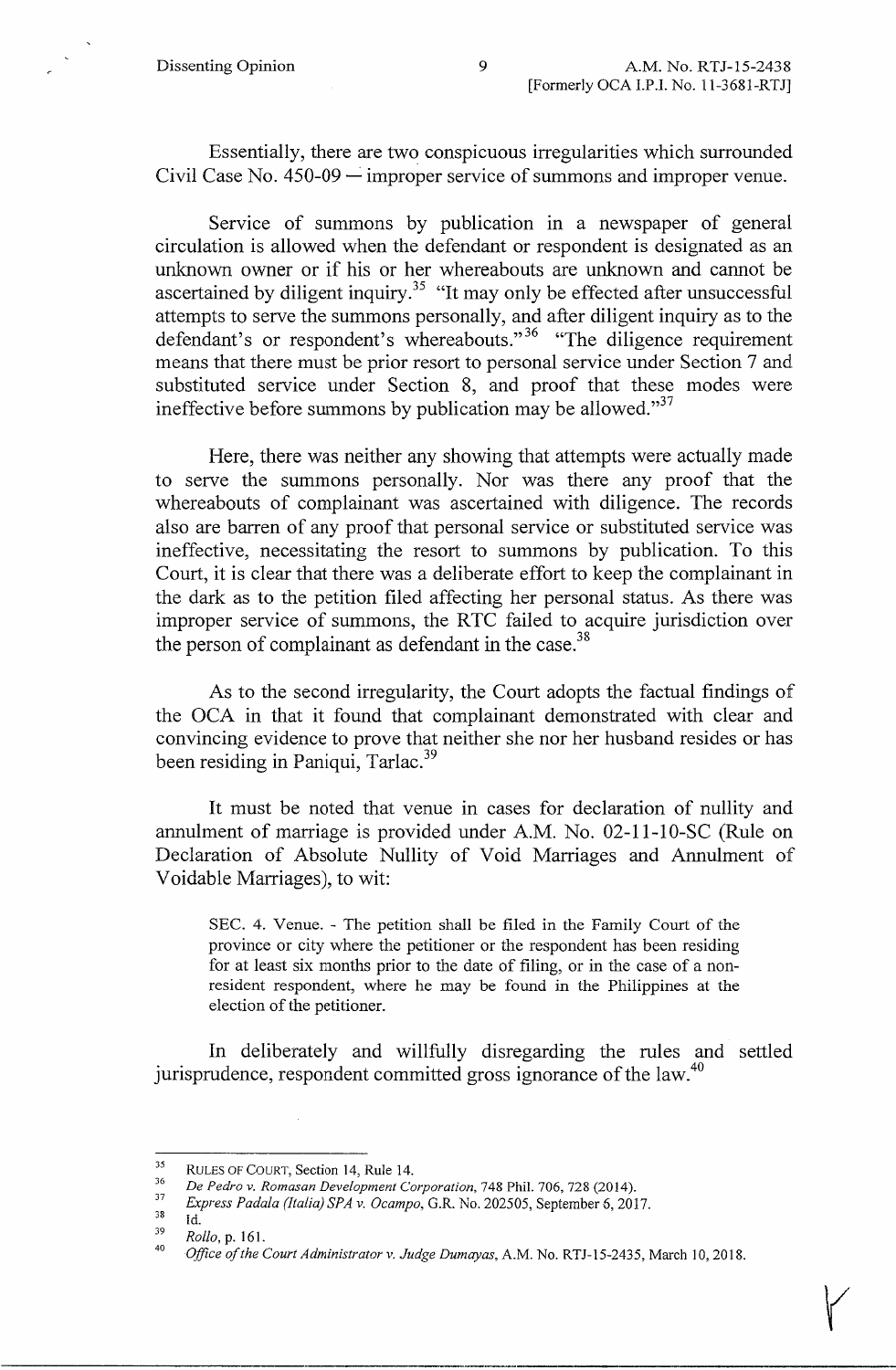As a matter of fact, this finding against respondent is not novel. In the 2012 *Judge Castaneda* case, respondent was found administratively liable as she was found to be involved in "annulment-fixing" cases, among others. To specify, the Court found that respondent, in "the most disturbing and scandalous" manner, decided with haste 410 petitions for nullity, annulment of marriage, and legal separation in a year. Among these cases, the Court took note of one case wherein the respondent ordered the severance of marriage between two parties when there were obvious and blatant irregularities.

Finding respondent's display of utter lack of competence and probity, which can be translated as grave abuse of authority, the Court dismissed her from service with forfeiture of all retirement benefits except accrued leave credits and held disqualified from re-employment in any branch or instrumentality of the government, including government-owned or controlled corporations.<sup>41</sup>

Clearly, respondent's deportment as a member of the bench is in defiance of the mandate of the Canon of Judicial Ethics, particularly Canons 22 and 31, to wit:

#### 22. Infractions of law

The judge should be studiously careful himself to avoid even the slightest infraction of the law, lest it be a demoralizing example to others.

### 31. A summary of judicial obligations

A judge's conduct should be above reproach and in the discharge of his judicial duties he should be conscientious, studious, thorough, courteous, patient, punctual, just, impartial, fearless of public clamour, and regardless of private influence should administer justice according to law and should deal with the patronage of the position as a public trust; and he should not allow outside matters or his private interests to interfere with the prompt and proper performance of his office.

Moreover, I likewise submit that respondent's firm stance to ignore our order when she was required to file a comment on this administrative complaint cannot be considered as mere indifference. To all intents, it is a clear disrespect to the constitutional power of this Court to exercise disciplinary authority over judges.<sup>42</sup>

Based on the foregoing, it is my submission that respondent committed gross ignorance of the law, which is classified as a serious charge, is punishable by: (a) dismissal from service with forfeiture of all or part of the benefits as the Court may determine; (b) disqualification from

y

<sup>&</sup>lt;sup>41</sup> Supra note 6, at 225.

<sup>42</sup> Article VIII. Section 11. x x x The Supreme Court *en bane* shall have the power to discipline judges of lower courts, or order their dismissal by a vote of a majority of the Members who actually took part in the deliberations on the issues in the case and voted thereon.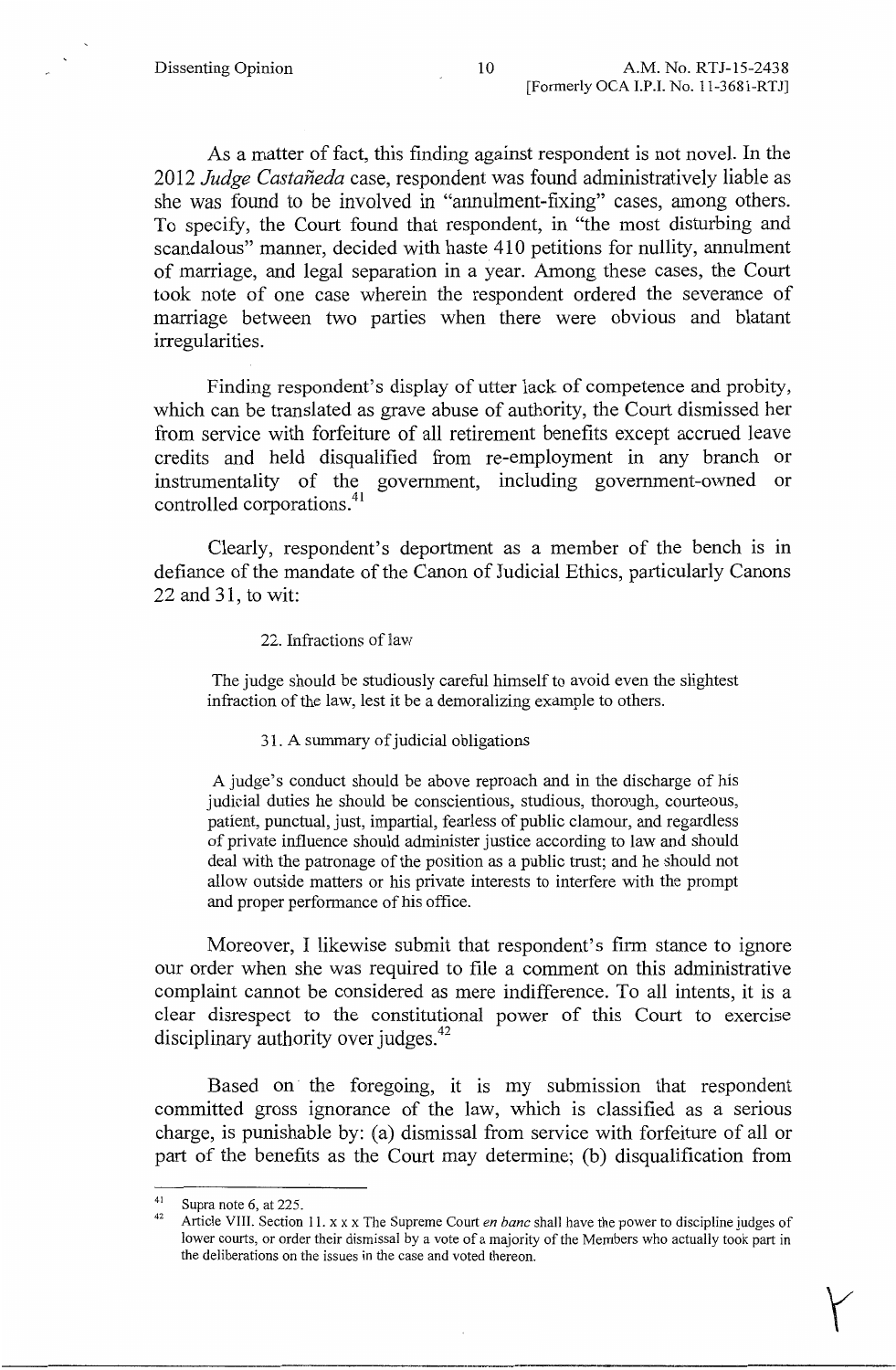reinstatement or appointment to any public office; (c) suspension from office for more than three but not exceeding six months, without salary and other benefits; or (c) imposition of the penalty of a fine of more than  $\text{\textsterling}20,000.00$ but not exceeding  $E40,000.00$ .<sup>43</sup>

While the respondent has earlier been dismissed from the service in the 2012 *Judge Castaneda* case, she can still be fined for gross ignorance of the law and violation of the Canons of Judicial Ethics committed while in office because of her commission of the aforementioned infractions. According to the rules, the imposition of the maximum fine of  $\text{P40,000.00}$  is proper.<sup>44</sup>

In several cases wherein the respondent judges were meted out with the penalty of dismissal with forfeiture of retirement benefits except accrued benefits, the Court nevertheless imposed the penalty of fine, but ordered that it be deducted from the accrued leave benefits.

In the 2013 case of *Leonidas v. Judge Supnet,<sup>45</sup>*the Court categorically ordered the respondent to pay fine to be deducted from accrued leave benefits despite his previous dismissal from service and the forfeiture of his retirement benefits except accrued credits after finding him guilty of gross ignorance of the law. In the 2010 case of *Bernas v. Judge Reyes*,<sup>46</sup> the Court found the respondent guilty of manifest bias, partiality, and grave abuse of authority which merited her dismissal from service. However, during the pendency of the administrative case, she was meted the penalty of dismissal and forfeiture of benefits except her accrued leaves in another case. Nevertheless, the Court imposed the penalty of fine to be deducted from the respondent's accrued leave benefits. In the 2012 case of *Valdez v. Judge Torres*,<sup>47</sup> the Court held the respondent liable for undue delay in resolving a civil case and correspondingly ordered the payment of fine to be deducted from accrued leave credits, instead of suspension from service, because of the respondent's previous dismissal from service and forfeiture of her retirement benefits except her accrued leave credits. In the 2015 case of *Canada v. Judge Suerte,* 48 notwithstanding the respondent's earlier dismissal from service and forfeiture of retirement benefits, the Court nonetheless ordered the payment of fine to be deducted from accrued leave benefits.

In these cases, the Court did not hesitate to impose a sanction upon an erring judge and exercise the constitutionally granted authority to discipline the members of the bench.

Such imposition of penalty may pose this thought: that the death of the respondent necessarily implies that she would no longer bear the

*'(* 

<sup>&</sup>lt;sup>43</sup> RULES OF COURT, Sections 8 and 11, Rule 140 as amended by A.M. No. 01-8-10-SC.

<sup>44</sup>*Canada v. Judge Suerte,* 51 l Phil. 28, 38-39 (2015).

 $^{45}$  446 Phil. 53 (2003);

 $^{46}$  639 Phil. 202 (2010).

 $^{47}$  687 Phil. 80 (2012).

<sup>48 511</sup> Phil.28(2015).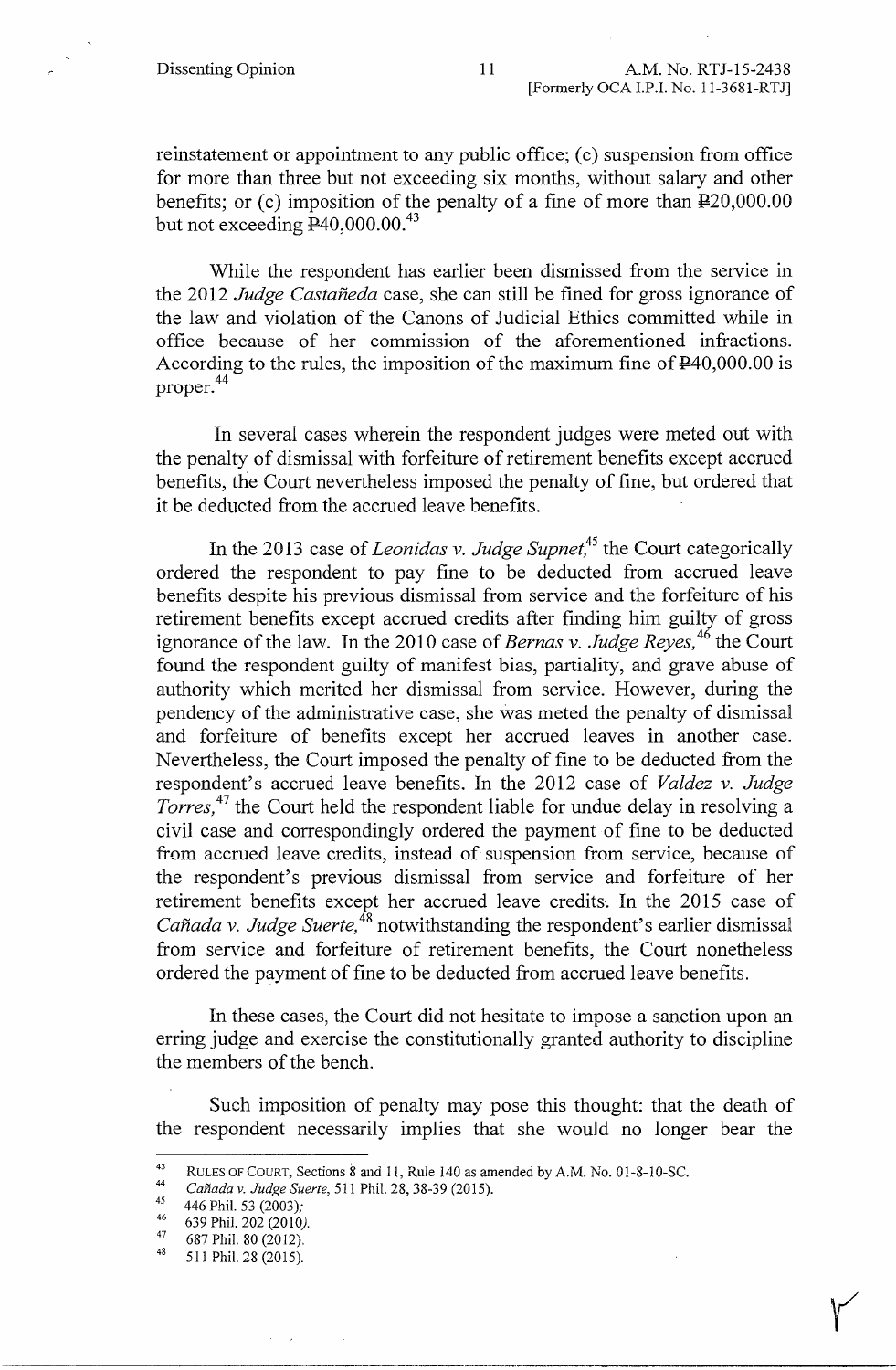consequences of her actions due to her passing. It is her heirs who would actually be affected should a penalty of fine be imposed against her.

On this note, it must be emphasized that **entitlement to benefits arising from employment in the government service presupposes the proper discharge of the public officers' duties, for the grant of such benefits are afforded only to employees who rightfully fulfilled their duties and obligations.** In cases where the public officers were found liable therefor, the grant of benefits is unwarranted.

As it was found in this case that respondent is liable of violating her duty, her entitlement to benefits is not established. Likewise, the entitlement of her heirs thereto is not justified. Corollary, the imposition of fine despite the death of the respondent should not be considered as depriving the heirs of their right to the proceeds of respondent's benefits.

As to the recommendation of respondent's disbarment, it is my submission that the same improper.

While A.M. No. 02-9-02-SC *(Re: Automatic Conversion of Some Administrative Cases Against Justices of the Court of Appeals and the Sandiganbayan; Judges of Regular and Special Courts; and Court Officials Who are Lawyers as Disciplinary Proceedings Against Them Both as Such Officials and as Members of the Philippine Bar)* relevantly states that some administrative cases against judges may be considered as disciplinary actions against them as members of the bar, it is still indispensable that the respondent be required to file a comment on the latter in observance of the constitutional right to due process, to wit:

Some administrative cases against Justices of the Court of Appeals and the Sandiganbayan; judges of regular and special courts; and court officials who are lawyers are based on grounds which are likewise grounds for the disciplinary action of members of the Bar for violation of the Lawyer's Oath, the Code of Professional Responsibility, and the Canons of Professional Ethics, or for such other forms of breaches of conduct that have been traditionally recognized as grounds for the discipline of lawyers.

In any of the foregoing instances, the administrative case shall also be considered a disciplinary action against the respondent Justice, judge or court official concerned as a member of the Bar. The respondent may forthwith be required to comment on the complaint and show cause why he should not also be suspended, disbarred or otherwise disciplinarily sanctioned as member of the Bar. Judgment in both respects may be incorporated in one decision or resolution.

In this case, the administrative case against respondent was considered by the OCA as a disbarment case. However, respondent was not required to comment on the latter case; thus, due process was not afforded to her. In view of her death, the dismissal of the disbarment case is warranted.

r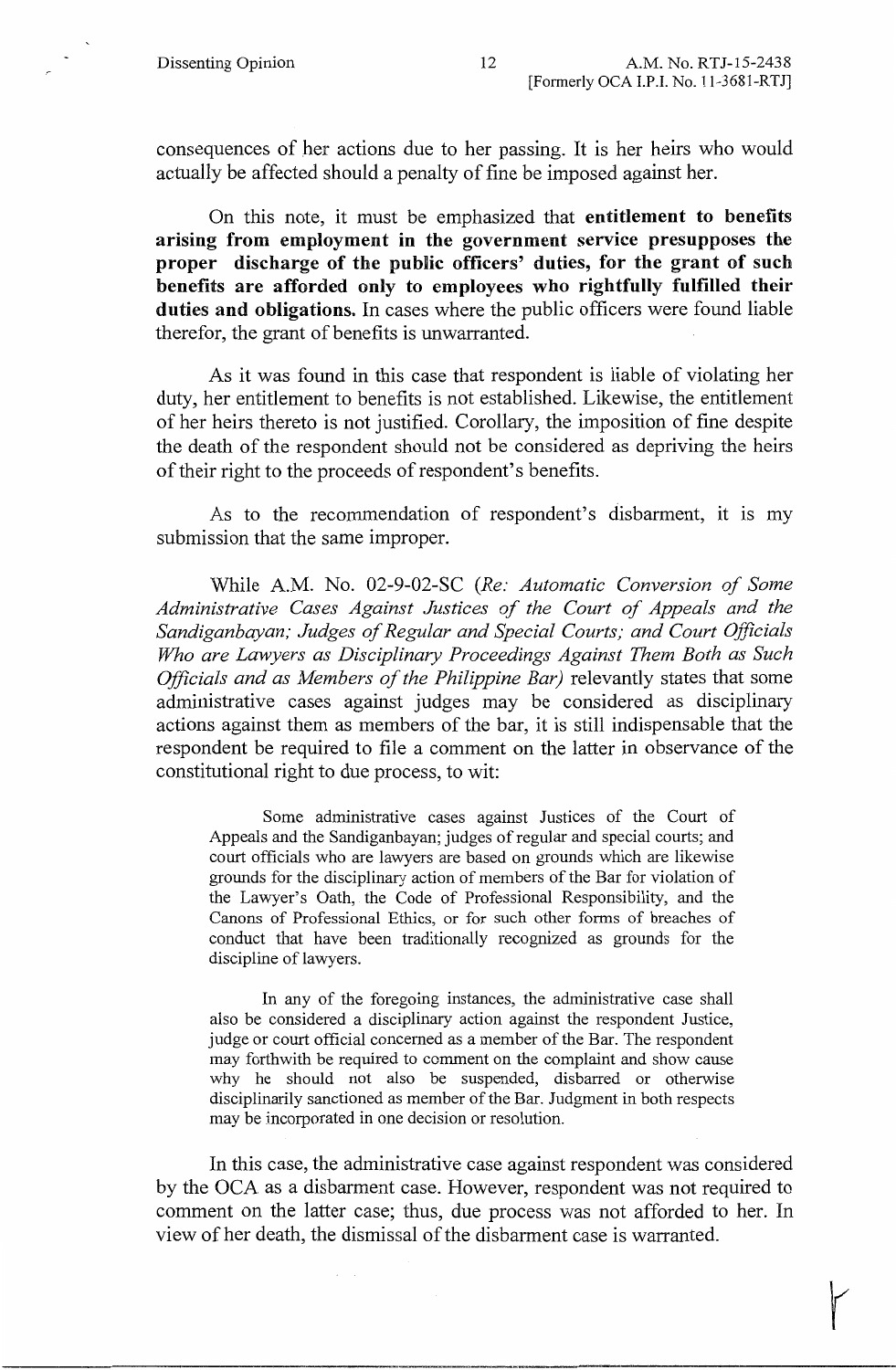*Final note.* While uneventful and unfortunate, death does not eradicate the consequences of our actions. Certainly, the effects of which leave traces of our mortality. Let it be emphasized that respondent's worldly imprint consisted of: In 2012, she was adjudged administratively liable anent irregularities following the OCA's conduct of judicial audit. Most of these cases involved severance of marriages. In fact, from such audit, the Court ordered the OCA to conduct further investigation on each particular case decided by the respondent during the period of her preventive suspension (from January 12, 2010 until her dismissal from service on October 9, 2012) in a Resolution dated January 27, 2015. Thus, an administrative case was re-docketed as **A.M. No. RTJ-15-2404.** On June 6, 2017, the Court resolved to refer the report of the Audit-Legal Team of the OCA to the Office of the Bar Confidant for the conduct of appropriate disbarment proceedings against the respondent.

Despite the Court's pronouncement of liability in 2012, respondent still committed several infractions, still relating to severance of a marriage, as discussed in this case. Notably too, the complainant was deprived of due process, astonished by the fact that her marriage was simply declared null without having to fight for it.

What was also reprehensible was respondent's reception of this present complaint. Adamant as she was, respondent even ignored the directives of the Court as she obstinately refused to refute the allegations against her.

For emphasis, the subject of the OCA's judicial audit, as well as this present case, involves severance of marriages which are protected by the Civil Code. It would not go amiss to state in this disquisition that marriage is a sacrament in which the Divine grace is imprinted upon. Such primacy given to marriages is likewise explicit in our Constitution which stated that "[m]arriage, as an inviolable social institution, is the foundation of the family and **shall be protected by the State."** Recognized as the foundation of the family, to which the Constitution devoted the entire Article XV, the importance of marriages cannot simply be disregarded. Against the dictates of our framework, respondent repeatedly and consciously caused the disintegration of marital relations in our country. In the face of such, there was no self-reproach or even slightest remorse on the part of the respondent.

*With all these infractions, how can this case be simply dismissed?* To automatically dismiss an administrative case filed against the respondent would only conceal under a cloak, but definitely would not address, the effects of his/her actions to the detriment of judiciary's image as well as of the public. It would also undennine the constitutional truism that public office is a public trust. Also, respondent's absolution from liability would

 $\bigg\{$